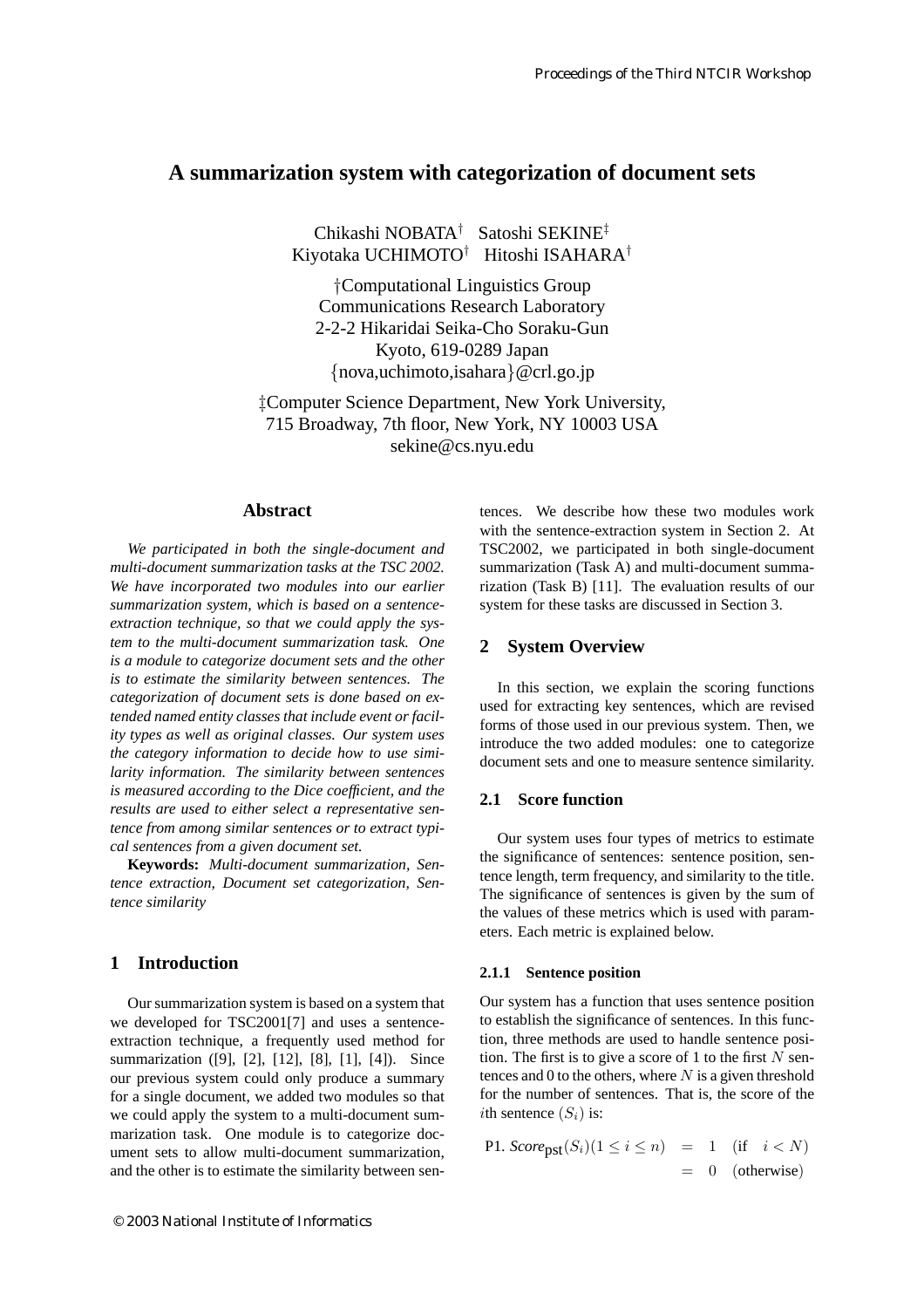where  $n$  is the number of sentences in a given article. The second method is to give a score that is the reciprocal of the sentence position, so that the score of the *i*th sentence  $(S_i)$  is:

P2. 
$$
Score_{\text{pst}}(S_i) = \frac{1}{i}
$$
.

These two methods are based on the hypothesis that sentences at the beginning of an article are more important than those elsewhere in the article.

The third method is a modified version of the second in that it checks the sentence position from the end of the article as well as from the beginning:

P3. 
$$
Score_{\text{pst}}(S_i) = \max(\frac{1}{i}, \frac{1}{n-i+1}).
$$

This method is based on the hypothesis that sentences at either the beginning or the end of an article are more important than those in the middle.

The third method (referred to as P3) performed best in the training stage using the dry run data.

#### **2.1.2 Sentence length**

The second scoring function uses sentence length to establish the significance of sentences. The length here means the number of characters in the sentence. Two methods are defined here. The first returns the length of each sentence  $(L_i)$  relative to the maximum length of the sentence  $(L_{max})$ . Because we would like to use a uniform setting for all document sets, we fixed the value of (L*max*) in advance to 200.

L1. 
$$
Score_{\text{len}}(S_i) = \frac{L_i}{L_{max}} (\text{if } L_i \le L_{max})
$$
  
= 1 (otherwise).

The second method sets the score to a negative value as a penalty when a sentence is shorter than a certain length (L*min*):

L2. 
$$
Score_{\text{len}}(S_i) = 0
$$
 (if  $L_i \ge L_{min}$ )  
=  $\frac{L_i - L_{min}}{L_{min}}$  (otherwise).

Since we set  $L_{min}$  to 20 in the following evaluation, a sentence with 20 or fewer characters received a penalty score. The second method (L2) performed better in the training stage using the dry run data.

#### **2.1.3 Tf\*idf**

The third scoring function is based on term frequency and document frequency. The hypothesis here is that sentences containing more words that are specific to an article are more likely to be relevant. The target words are nouns (excluding temporal or adverbial nouns), and the system calculates the tf\*idf score for each of these nouns in a sentence,. The total score indicates the significance of the sentence. The word segmentation is done using Juman ver. 3.61 [3].

When a set of documents is given in advance, our system counts the term frequency (*tf*) and the document frequency (*df*) for each word w, then calculates the tf\*idf score as follows:

$$
tf^*idf(w) = tf(w) \log \frac{DN}{df(w)}
$$

where *DN* is the number of given documents. We used articles that appeared in the Mainichi newspaper from 1994 to 2001 to count the document frequency.

The sentence score with tf\*idf values of words is calculated with normalization [5]. When a document  $D$  is given, our system calculates the Euclidean norm for tf\*idf values for all words in  $D(D_{norm})$ .

$$
D_{\text{norm}} = \sqrt{\sum_{w \in D} \text{tf*} \text{idf}(w)^2}
$$

The score for the *i*th sentence  $(S_i)$  in D is then calculated as follows:

$$
Score_{\mathbf{tf}^* \mathbf{idf}}(S_i) = \frac{1}{D_{\mathbf{norm}}} \sqrt{\sum_{w \in S_i} \mathbf{tf}^* \mathbf{idf}(w)^2}
$$

### **2.1.4 Headline**

The fourth scoring function is to use the headline of an article to establish the significance of sentences. The basic idea is that the greater the number of words in a sentence that match those in the headline, the more important the sentence is likely to be. This function estimates the relevance between a headline  $(H)$  and a sentence  $(S_i)$  using the tr<sup>\*</sup>idf values of words  $(w)$ (except for the stop words) in the headline:

H1. 
$$
Score_{\text{hl}}(S_i) = \frac{\sum_{w \in H \cap S_i} \text{tf*idf}(w)}{\sum_{w \in H} \text{tf*idf}(w)}
$$

We also evaluated this scoring function using only named entities (NEs) instead of the nouns. Named entities were annotated by a pattern-based named entity extraction program developed to annotate extended named entity categories [10]. For NEs, only the term frequency was used because we expected the document frequency for entities  $(e)$  to usually be quite small, thereby making the difference between entities negligible:

H2. 
$$
Score_{\text{hl}}(S_i) = \frac{\sum_{e \in H \cap S_i} \frac{tf(e)}{tf(e)+1}}{\sum_{e \in H} \frac{tf(e)}{tf(e)+1}}
$$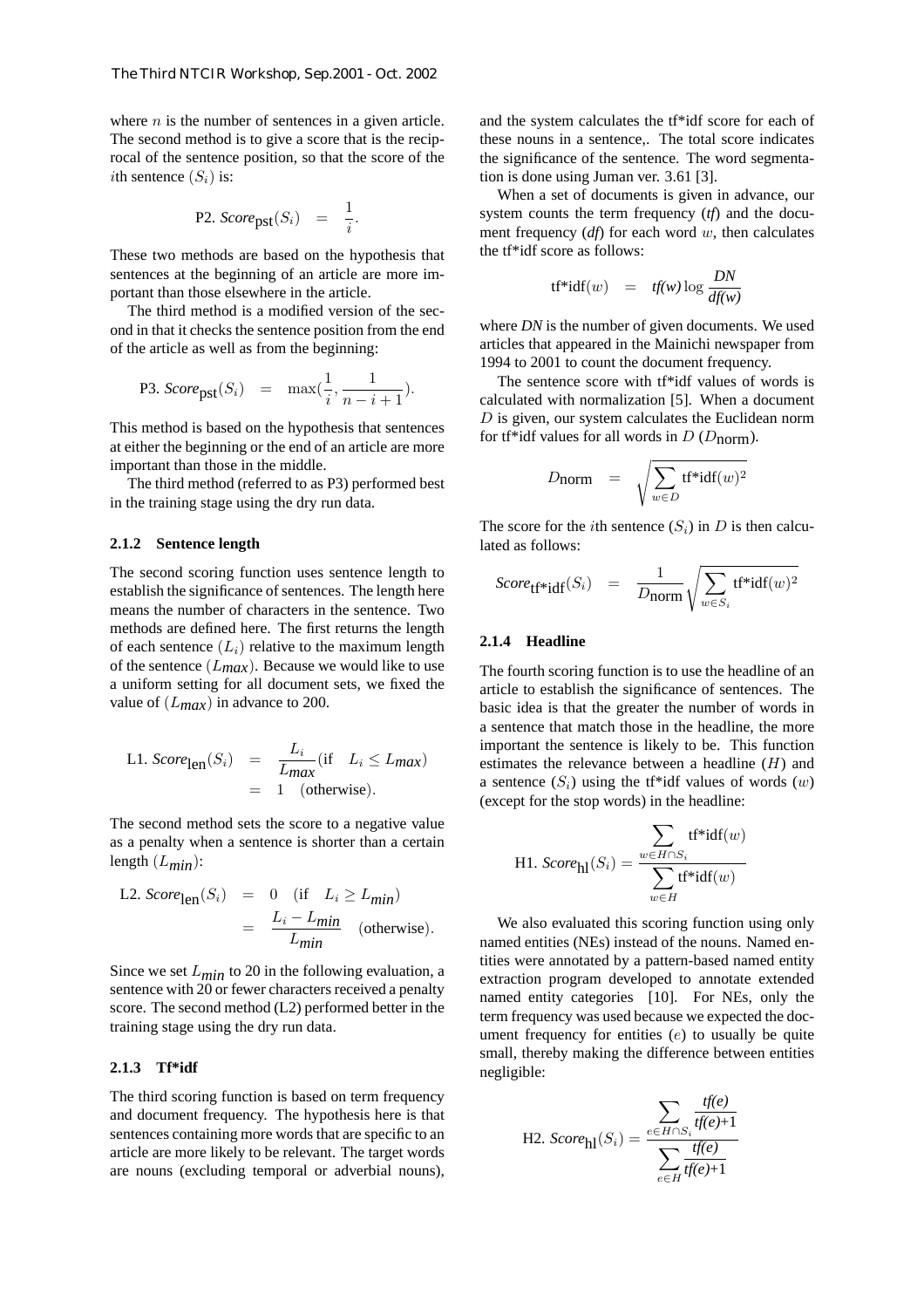From the training data, we found that the scoring function using only NEs worked better than that using all words.

# **2.2 Parameters**

Our system uses parameters to integrate the results of each scoring function in order to calculate the total score for a sentence. The total score for a sentence  $(S_i)$ is determined using a scoring function  $(Score<sub>j</sub>())$  and a parameter  $(\alpha_i)$  as follows:

$$
Total\text{-}Score(S_i) = \sum_j \alpha_j Score_j(S_i)
$$

Our system calculates a score for all of the sentences and sets the ranking of each sentence in descending order of score. The order of the extracted sentences is the same as in the original articles when the system outputs a summary.

We approximated the optimal values of these parameters using the extraction data created from the dry run data of Task A. The parameter sets for Task A were also used for Task B: the parameter set for 20% compression in task A was applied to the short summary task in Task B, and that for 40% was applied to the long summary task.

After the range of each parameter was set manually, the system changed the values of the parameters within the range and performed a summarization based on the dry run data. Each score was recorded whenever the parameter values were changed, and the parameter values resulting in the best score were stored.

Table 1 shows the contribution of each feature that was the basis of a scoring function. The contribution was the product of the optimized weight and the standard deviation of the score. The weights were normalized by the norm of all weights; i.e.

$$
\sum_j \alpha_j = 1.
$$

The function types selected in the training stage are also shown in the table.

When the compression ratio was 20%, the largest contribution was from the tf\*idf feature and the next largest was from the length feature. On the other hand, when the compression ratio was 40%, the length feature was dominant.

#### **2.3 Categorization of document sets**

For multi-document summarization, our system assigns a given document set to a category before generating summaries. We defined 13 categories based on the NE classes, which are shown in Table 2. They are also an extension of the categories used in [6].

**Table 1. Contribution of each feature**

|          |             | Contribution $(\times 10^{-2})$ |       |  |
|----------|-------------|---------------------------------|-------|--|
| Features | <b>Type</b> | 20%                             | 40%   |  |
| Position | P3          | 8.51                            | 4.99  |  |
| Length   | L2          | 10.11                           | 14.83 |  |
| $tf*idf$ |             | 12.57                           | 1.84  |  |
| Headline | H2          | 1.16                            | 0.34  |  |

#### **Table 2. Types of categories**

| Multi-Person       |  |  |  |  |  |
|--------------------|--|--|--|--|--|
| Multi-Organization |  |  |  |  |  |
| Multi-Location     |  |  |  |  |  |
| Multi-Facility     |  |  |  |  |  |
| Multi-Product      |  |  |  |  |  |
| Multi-Event        |  |  |  |  |  |
|                    |  |  |  |  |  |
|                    |  |  |  |  |  |

"Single" means that all the articles are talking about a single event, person, or organization, whereas "multiple" articles are talking about several different events, people, or organizations. Also, we assign the entity type of the central topic to one of the NE categories. We used the definition developed in [10].

The categorization module uses the frequency and document frequency of words and NE tags. The NE classes to be tagged are those that we used in the definition; i.e., 'ORGANIZATION', 'PERSON', 'LOCA-TION', 'EVENT', 'PRODUCT', and 'FACILITY'.

Besides NE tags, a 'class-term' list is also used. Class-terms are nouns or compound nouns which are closely related to a particular NE class. For example, "president" is a person class-term, and "earthquake" is an event class-term. When terms from the list are found in the given document set, the system stores the frequency and the document frequency of the terms and the class, respectively. The lists contain about 16,000 class-terms that were created using a thesaurus and some human labor for a different task.

Our categorization method contains three stages. First, we try to determine if a given set belongs in a single-class category. This is done by checking the document frequency of the most frequent (in terms of document frequency) NE word. If a particular NE word appears throughout the documents in the set, the word is likely to be the main topic and the NE type of the word might indicate the category. We empirically found that different criteria are needed between EVENT type and the other classes (Figure 1).

The second step is that if no single-class category is found, we try to find if the set is a multi-class category by using the most frequent (again in terms of the document frequency) NE class. If the document frequency of words in a particular NE class is high (i.e.,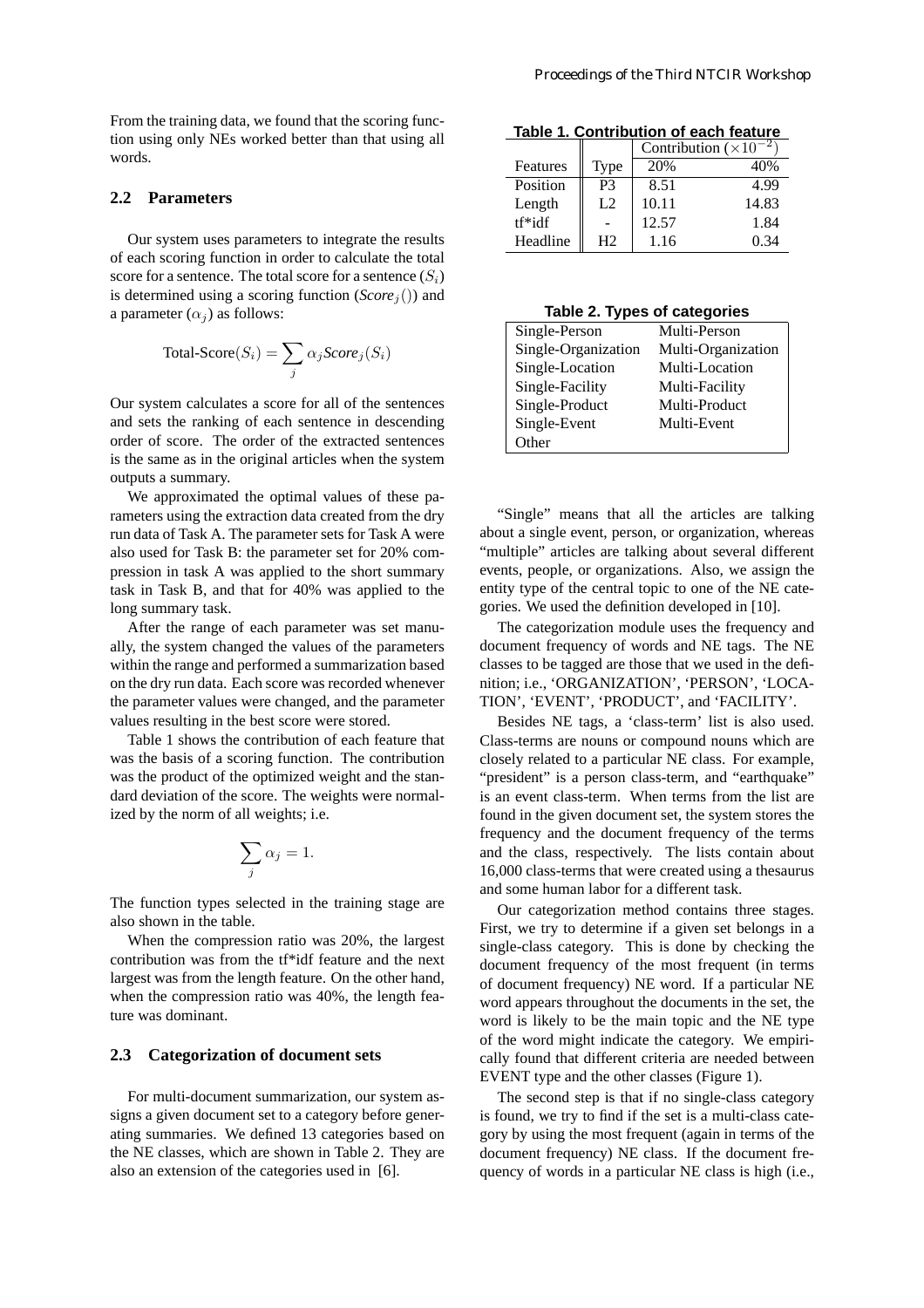$w =$  the word with the highest DF  $p_w$  = the NE class assigned to w if  $DF(w) > T_d$  then if  $p_w =$  Event then category = Single-Event else if  $\frac{|w|}{|p_w|} > T_w$  then category = Single- $p_w$ else goto *Algorithm 2* else goto *Algorithm 2*

## **Figure 1. Pseudo code for the 'singleclass' category (Algorithm 1)**

 $p = NE$  class with the highest DF  $P =$ all NE classes if  $DF(p) > T_d$  then if  $p =$  Event then category = Multi-Event else if  $p = (L \text{ or } O \text{ or } P)$  then if  $\frac{|p|}{|P|} > T_{C1}$  then category = Multi- $p$ else goto *Algorithm 3* else if  $\frac{|p|}{|P|} > T_{C2}$  then category = Multi- $p$ else goto *Algorithm 3* else goto *Algorithm 3*

**Figure 2. Pseudo code for the 'multiclass' category (Algorithm 2)**

words of a particular NE class appear throughout the documents), that class is likely to be the multi-class category of that NE type (Figure 2).

Third, we use the class-term to find if the set belongs in a multi-class category. The system repeats the first and the second step explained above, looking for class terms instead of NEs, and always outputs multi-classes instead of single-classes. All categories created at this step are multi-class, as the target we are looking at is common nouns, rather than proper nouns. In other words, if a class-term word appears throughout the documents, it is likely to belong to a multi-class category (Figure 3).

The details of the algorithms are described in pseudo code as shown in Figures 1 to 3. Here, "DF" means "document frequency" and "L or O or P" means "Person or Location or Organization".

## **2.4 Similarity between sentences**

We added a module to estimate the similarity between sentences. Similarity values are used to either select one key sentence from among semantically similar sentences or output a set of similar sentences with  $t =$  class-term with the highest DF  $q_t$  = NE class assigned to t  $q = NE$  class with the highest DF made from all classterms in the class  $Q =$  all NE classes made from class-terms if  $DF(t) > T_d$  then if  $q_t$  = Event then category = Multi-Event else if  $\frac{|t|}{|q_t|} > T_w$  then category = Multi- $q_t$ else goto NECLASS else goto NECLASS NECLASS: if  $DF(q) > T_d$  then if  $q =$  Event then category = Multi-Event else if  $q = (P \text{ or } L \text{ or } O)$  then if  $\frac{|q|}{|Q|} > T_{C1}$  then category = Multi- $q$ else category = Multi-Event (DEFAULT) else if  $\frac{|q|}{|Q|} > T_{C2}$  then category = Multi- $q$ else category = Multi-Event (DEFAULT) else category = Multi-Event (DEFAULT)

**Figure 3. Pseudo code for 'multi-class' category using class-terms (Algorithm 3)**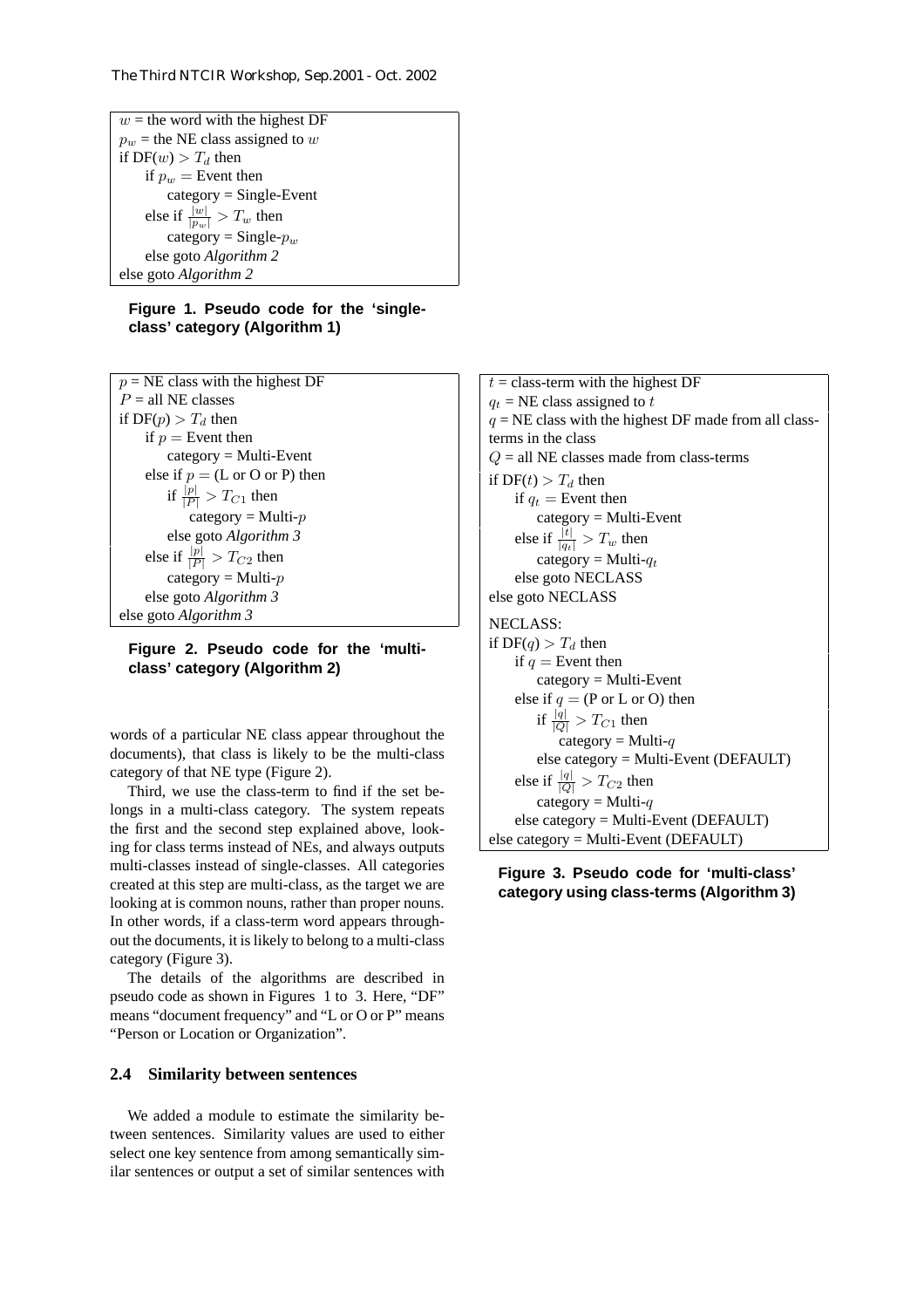high sentence scores.

The system calculates the Dice coefficient as a similarity measure based on the number of words between two sentences  $S_x$  and  $S_y$ . For the words  $\{x_i | x_i \in S_x\}$ and  $\{y_j | y_j \in S_y\}$ , the similarity between  $S_x$  and  $S_y$  is calculated as

$$
Dice(S_x, S_y) = \frac{2 \sum_{x_i = y_j} ave(f(x_i), f(y_j))}{\sum_i f(x_i) + \sum_j f(y_j)}.
$$

The function  $f()$  gives the weight for each word. Three types of weight can be selected:

**Binary:** if the word appears in the sentence, the weight is set to 1. Otherwise, the weight is set to 0.

**Tf:** the tf value of the word.

**Tf\*idf:** the tf\*idf value of the word.

The system uses one of the weights to calculate similarities. We used the simplest similarity measure for the formal run, i.e., the Dice coefficient with the binary weight, because we didn't observe any significant difference among the weights in the experiment using the dry run data.

Sentence pairs that have a coefficient value higher than a threshold  $T_s$  are regarded as similar to each other. The value of the threshold  $T_s$  is set to 0.5 at the training stage.

Our system has two methods to use the similarity information. One method is to select only the one sentence that has the highest sentence score among similar sentences. When this sentence is selected, other sentences that are similar to the selected one are discarded. This is intended to remove redundancy from the generated summary. For example, in articles about a criminal case the established facts of the case are repeatedly described. Such repetition should be removed.

The other method is to output a set of similar sentences when one of them is selected. This is intended to output typical expressions in the given document sets. For example, when each article in a given document set describes an earthquake that occurred at a different place, expressions in the articles are typical and similar, but provide us with different information. These expressions should be included in the summary of the document set.

# **3 Results and discussion**

In this section, we discuss the evaluation results of our system for each task of the TSC formal run. We consider the subjective ranking evaluation in Task

**Table 3. Evaluation results for Task A**

|              | C <sub>20%</sub> | R <sub>20%</sub> | C <sub>40</sub> % | R40% | ALL. |
|--------------|------------------|------------------|-------------------|------|------|
| <b>Sys</b>   | 2.70             | 2.60             | 2.50              | 2.53 | 2.58 |
| Rank         |                  |                  |                   |      |      |
| Baseline(tf) | 3.30             | 3.30             | 3.20              | 3.10 | 3.23 |
| Manual       | 2.33             | 2.20             | 2.10              | 2.03 | 2.17 |
| Ave.         | 2.73             | 2.84             | 2.70              | 2.80 | 2.77 |

**Table 4. Evaluation results for Task B**

|            | Cshort | Rshort | Clong | Rlong | ALL  |
|------------|--------|--------|-------|-------|------|
| Sys1       | 2.93   | 2.70   | 2.53  | 2.80  | 2.74 |
| Sys1(Rank) | 8      |        |       |       |      |
| Sys2       | 2.83   | 2.73   | 2.53  | 2.87  | 2.74 |
| Sys2(Rank) |        |        |       |       |      |
| Manual     | 2.00   | 2.17   | 1.83  | 2.33  | 2.08 |
| Ave.       | 2.73   | 2.83   | 2.77  | 3.08  | 2.85 |

A and Task B. In Table 3, which shows the results for Task A, 'C' means the evaluation of 'contents', 'R' means 'Readability', and 20% and 40% are compression ratios. The actual score of our system (Sys) and rank among eight systems (Rank) are shown for a baseline system using the term frequency (Baseline(tf)) and a manually created summary (Manual). The average scores (Ave.) among eight systems are also shown.

In Task A, our system obtained better scores than the baseline system at compression ratios of both 20% and 40%. The 40% summaries showed better results than the 20% summaries, probably because our system is based on a sentence-extraction technique that enables the generated summaries to preserve the structure of sentences in the original documents.

In Task B, we submitted two summary results. One result was a summary without the category information of the document set (Sys1), and the other was a summary using the information (Sys2). The results are shown in Table 4. The influence of the category information was not clear. One reason for this was that the NE program we used was not sufficient to annotate extended classes such as event and facility names. Since the categorization module relies on the quality of the NE annotation, we plan to improve the NE program so that it will enable our categorization module to properly find key entities and NE classes. Another reason was that we have only two methods that were selected using the category information. We need to analyze the characteristics of different document sets to find suitable summarization methods in each category for the document sets.